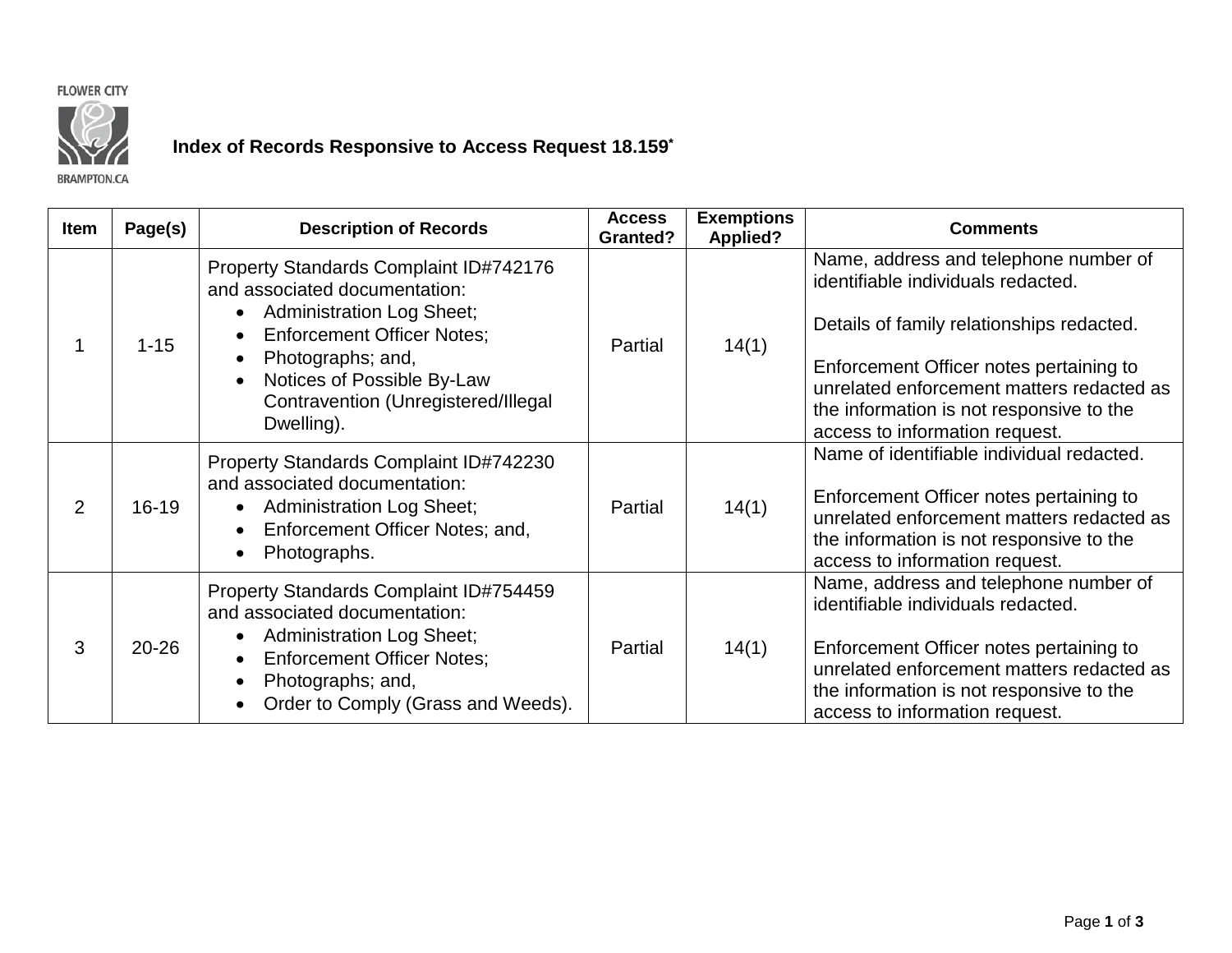**FLOWER CITY** 



## **Index of Records Responsive to Access Request 18.159\***

**BRAMPTON.CA** 

| <b>Item</b> | Page(s) | <b>Description of Records</b>                                                                                                                                                                                                                                                         | <b>Access</b><br><b>Granted?</b> | <b>Exemptions</b><br><b>Applied?</b> | <b>Comments</b>                                                                                                                                                                                                                                                                                                                                                                                                                                                 |
|-------------|---------|---------------------------------------------------------------------------------------------------------------------------------------------------------------------------------------------------------------------------------------------------------------------------------------|----------------------------------|--------------------------------------|-----------------------------------------------------------------------------------------------------------------------------------------------------------------------------------------------------------------------------------------------------------------------------------------------------------------------------------------------------------------------------------------------------------------------------------------------------------------|
| 4           | 27-141  | Property Standards Complaint ID#1001158<br>and associated documentation:<br><b>Administration Log Sheet;</b><br>Notices of Possible By-Law<br>Contravention (Unregistered/Illegal<br>Dwelling);<br><b>Enforcement Officer Notes;</b><br>Photographs;<br>Email Thread; and,<br>Sketch. | Partial                          | 14(1)                                | Name, address, telephone number, date of<br>birth and photographic image of identifiable<br>individuals redacted.<br>Motor vehicle license plate numbers, period<br>of license validity, photographic images of<br>license plates and photographic image of<br>Driver's License redacted.<br>Enforcement Officer notes pertaining to<br>unrelated enforcement matters redacted as<br>the information is not responsive to the<br>access to information request. |
| 5           | 142-145 | Property Standards Complaint ID#1001304<br>and associated documentation:<br>Administration Log Sheet; and,<br><b>Enforcement Officer Notes.</b>                                                                                                                                       | Partial                          | 14(1)                                | Name of identifiable individual redacted.<br>Enforcement Officer notes pertaining to<br>unrelated enforcement matters redacted as<br>the information is not responsive to the<br>access to information request.                                                                                                                                                                                                                                                 |
| 6           | 146-150 | <b>Property Standards Complaint</b><br>ID#1007420and associated documentation:<br><b>Administration Log Sheet;</b><br>Order to Comply (Grass and Weeds);<br>$\bullet$<br>and,<br><b>Enforcement Officer Notes.</b>                                                                    | Partial                          | 14(1)                                | Name, address and telephone number of<br>identifiable individuals redacted.<br>Enforcement Officer notes pertaining to<br>unrelated enforcement matters redacted as<br>the information is not responsive to the<br>access to information request.                                                                                                                                                                                                               |